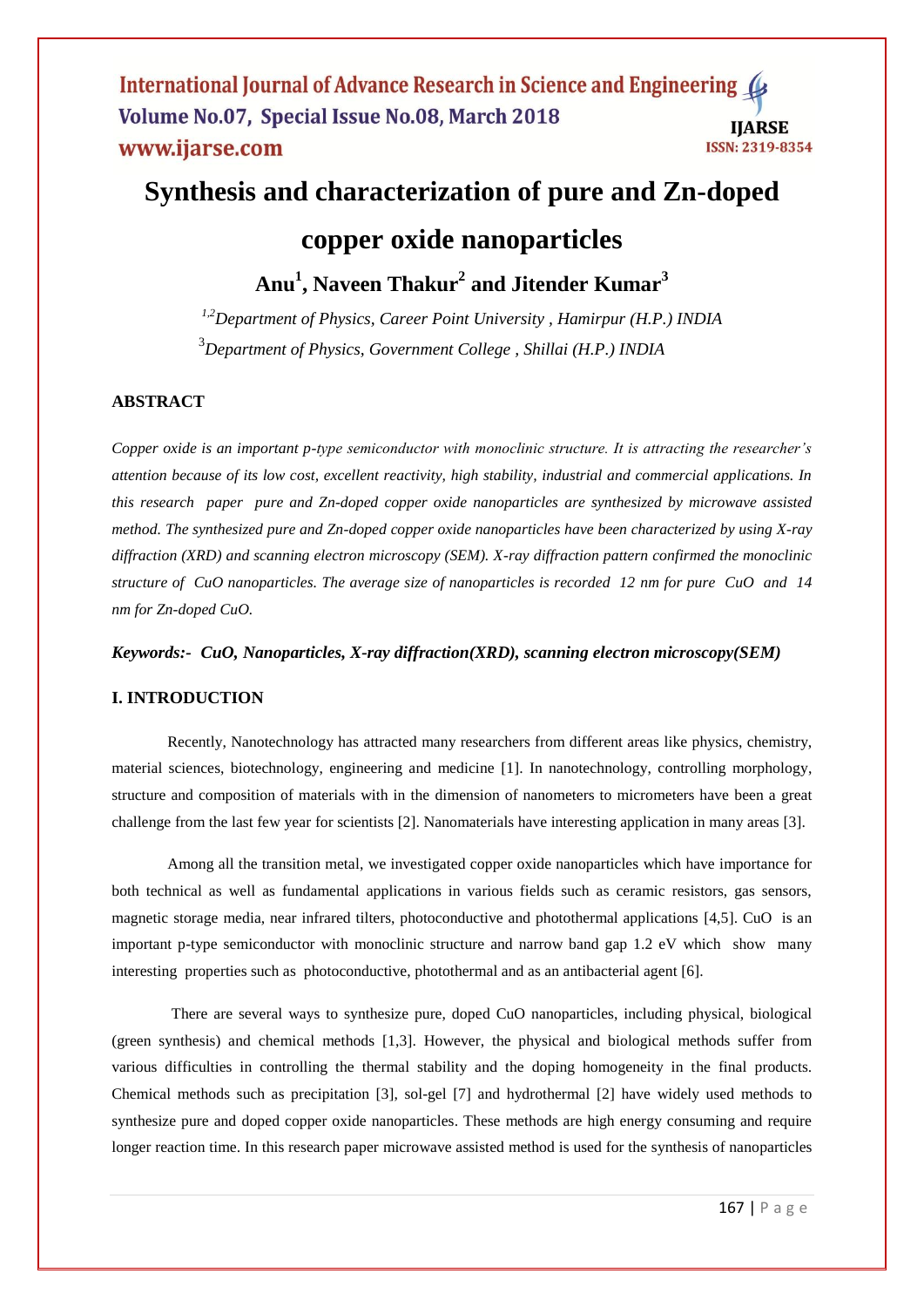as microwave method provide fast and energy efficient naoparticles synthesis. The prepared pure CuO, doped CuO nanoparticles characterized by using XRD, SEM techniques.

## **II. MATERIALS AND METHODS**

## **II.1. CHEMICALS**

All chemicals were purchased from Merck India which are used for research work. Copper (II) acetate monohydrate, zinc acetate dihydrate and sodium hydroxide (NaOH) pellets are used.

#### **II. 2. SYNTHESIS PROCEDURE**

In this paper, pure and zinc-doped CuO nanoparticles synthesized by microwave assisted method. Analytical reagent (AR) grade copper (II) acetate monohydrate and sodium hydroxide (NaOH) pellets as precursors and for doping, zinc acetate dihydrate are used. Undoped CuO and Zn-doped CuO nanoparticles were synthesized by following procedure. Initially 0.02 M solution was prepared by using copper (II) acetate monohydrade and NaOH pellets. For the Zn dopant, zinc acetate dihydrate has been added drop-wise individually to the above prepared solution. The prepared solutions were kept in the microwave oven operated with frequency 2.45 GHz and power 800W. Microwave irradiation is carried out till the solvent is evaporated completely. After the microwave processing, the prepared solution was cooled at room temperature. The completion time of reaction and color of the samples are noted at the end of reaction. Obtained precipitate centrifuge for 15 minutes, then washed with distilled water and ethanol for several times to remove impurities and finally obtained precipitate was dried in an oven at  $60^{\circ}$ C for 24 h. The prepared samples have been characterized through X-ray diffraction (XRD), scanning electron microscopy (SEM).

#### **II.3. CHARACTERIZATION**

The synthesized pure and Zn-doped CuO nanoparticles studied by powder x-ray diffraction (XRD) technique with Cuk<sub>a</sub> radiation ( $\lambda = 1.54056$ ) in the 20 range of 20<sup>0</sup>-80<sup>0</sup> at room temperature. Scanning electron microscopy (SEM) done for the morphology study of prepared pure and Zn-doped CuO nanoparticles.

## **III. RESULTS AND DISSCUSSIONS**

#### **III. 1. Structural analysis: X-ray diffraction**

The characteristics X-ray diffraction patterns of pure and Zn-doped CuO nanoparticles were recorded in the range of 20 between  $20^0$ -80<sup>0</sup> shown in "fig." 1 and 2. The obtained XRD diffraction peaks for pure and Zndoped CuO nanoparticles located at  $2\theta = 32.25^0$ ,  $35.13^0$ ,  $38.04^0$ ,  $48.97^0$ ,  $53.41^0$ ,  $58.12^0$ ,  $61.03^0$ ,  $66.47^0$ ,  $68.30^0$ , 72.23<sup>0</sup> and 75.11<sup>0</sup> correspond to (110), (-111), (111), (-202), (020), (202), (-113), (-311), (220), (311) and (004) planes respectively. The standard crystallographic planes confirmed the formation of the CuO monoclinic phase which matches with the standard JCPDS. Therefore there is no clear change in the peak position as well as the peaks are found to be quite sharp and intense.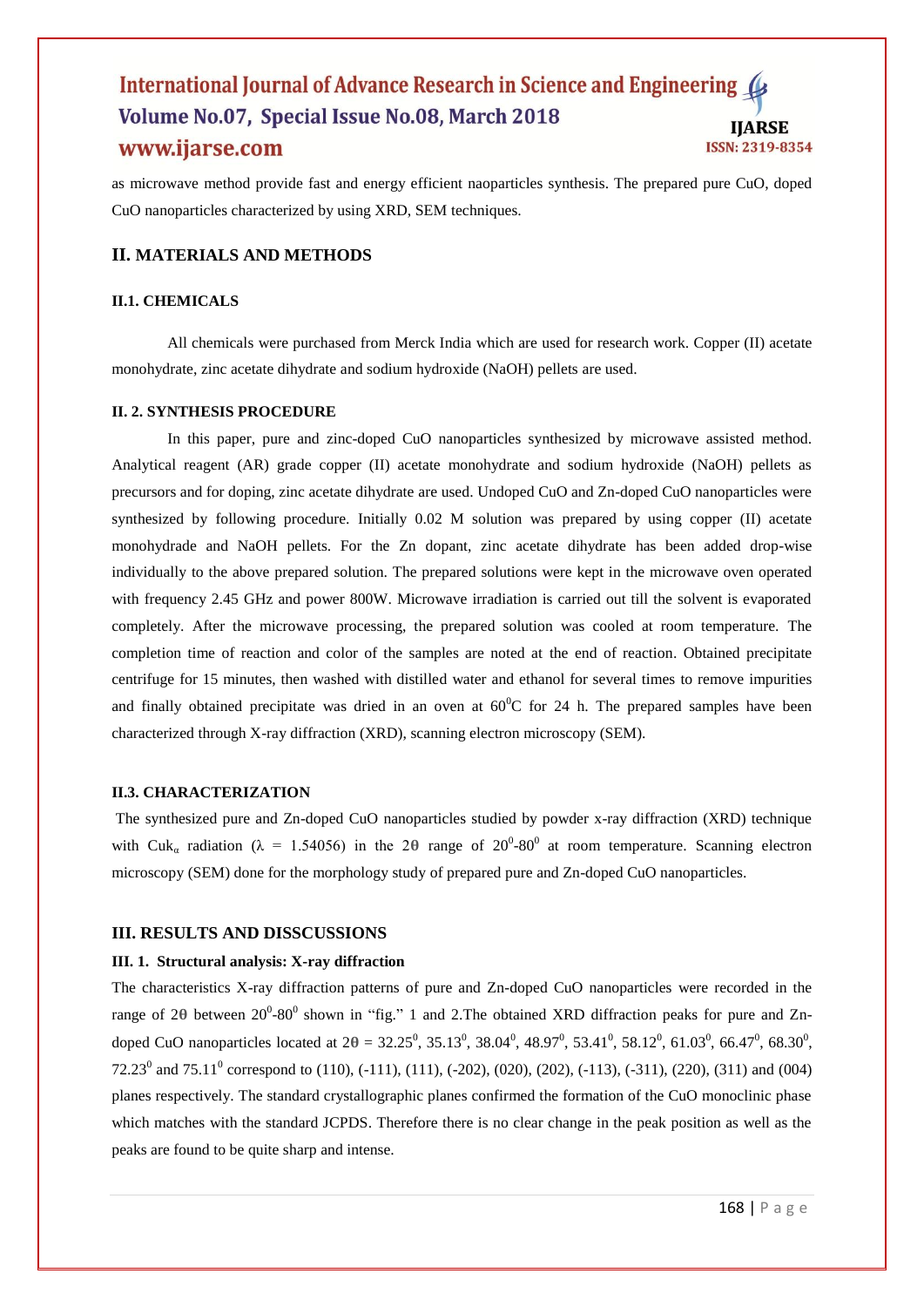The average crystallite size was calculated by measuring the full width at the half maximum (FWHM) by using Debye-Scherrer equation

$$
D = \frac{0.9\lambda}{\beta \cos \theta}
$$

Where D is the average crystallite size,  $\lambda$  is the wavelength of the incident X-ray beam (1.5418Å),  $\theta$  is the Braggs diffraction angle and  $\beta$  is the peak width at half maximum (FWHM). The average crystallite sizes of pure and Zn-doped CuO samples were found to be in the range of 12-14 nm. This indicates that crystallite size of nanoparticles slightly increases with increasing the amount of Zn-content.



**Fig.1. XRD pattern for Pure CuO nanoparticles 2. XRD pattern for Zn-doped CuO nanoparticles III. 2. SEM analysis**

The morphology of the powders of pure and Zn-doped CuO nanoparticles were investigated by scanning electron microscope (SEM). It is evident from SEM that pure CuO powder samples having sheet and flakes like structure and Zn-doped CuO powder samples having needle like structure through scanning electron microscope (SEM) "Fig." 3(a) and (b) shows the SEM images of pure and Zn-doped CuO nanoparticles.



**Fig. 3(a) SEM images for pure CuO nanoparticles**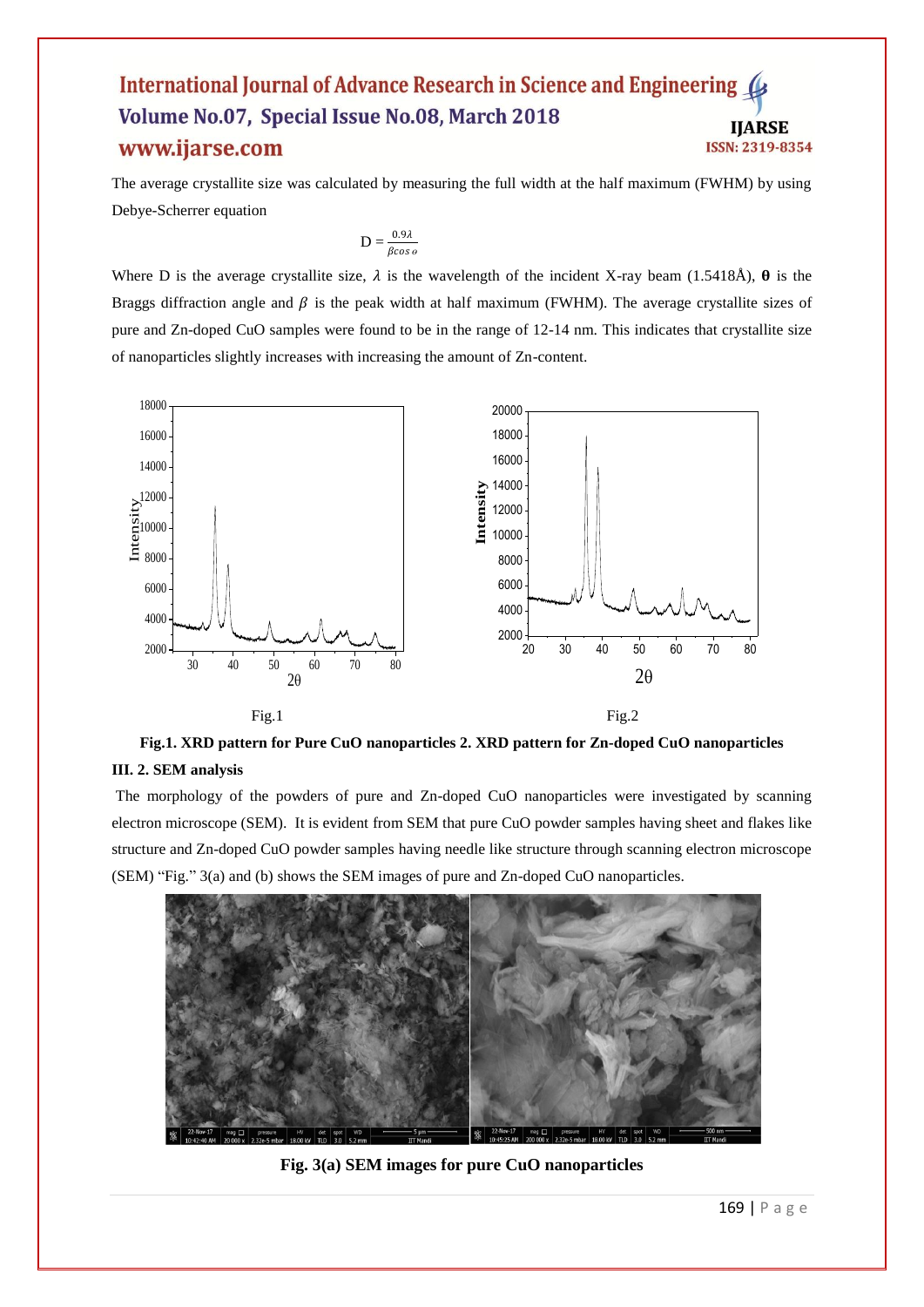

**Fig. 3(b) SEM images for Zn-doped CuO nanoparticles**

## **IV. CONCLUSION**

Pure and Zn-doped CuO nanoparticles are successfully synthesized by microwave assisted method. XRD patterns confirmed the formation of the monoclinic phase of nanoparticles. The average crystallite size of pure CuO nanoparticles is 12nm and for Zn-doped CuO nanoparticles is in the range of 14nm.This results shows that, the crystallite size of nanoparticles increases with the content of doping. Scanning electron microscope (SEM) analysis shows the formation of various morphologies.

# **REFERENCES**

[1] N. Sundaramurthy and C. Parthiban, Biosynthesis of copper oxide nanoparticles using pyrus pyrifolia leaf extract and evolve the catalytic activity, *International Research Journal of Engineering and Technology, 2(6),* 2015, 332-338.

[2] K. Kannakia, P.S. Rameshb and D. Geethac, Facile hydrothermal synthesis and structural, optical, and morphological investigations on PVP assisted Fe doped CuO nanocomposites, *Materials Today: Proceedings, 3(6),* 2016, 2329–2338.

[3] G. Viruthagiri, E. Gopinathan, N. Shanmugam and R. Gobi, Synthesis and characterization of ZrO<sub>2</sub>–CuO codoped ceria nanoparticles via chemical precipitation method, *Spectrochimica Acta Part A: Molecular and Biomolecular Spectroscopy. 131,* 2014, 556–563.

[4] S.G. Rejitha and C. Krishnan, Synthesis of cadmium-doped copper oxide nanoparticles: Optical and structural characterizations, *Advances in Applied Science Research, 4(2),* 2013, 103-109.

[5] S . Dhanuskodi, M. Manikandan and K. Karthik, Structural, Optical and Dielectric Properties of Fe Doped CuO Nanoparticles, *Proceedings of National Laser Symposium (NLS-22), Manipal University, Manipal,* 2014, 8-11.